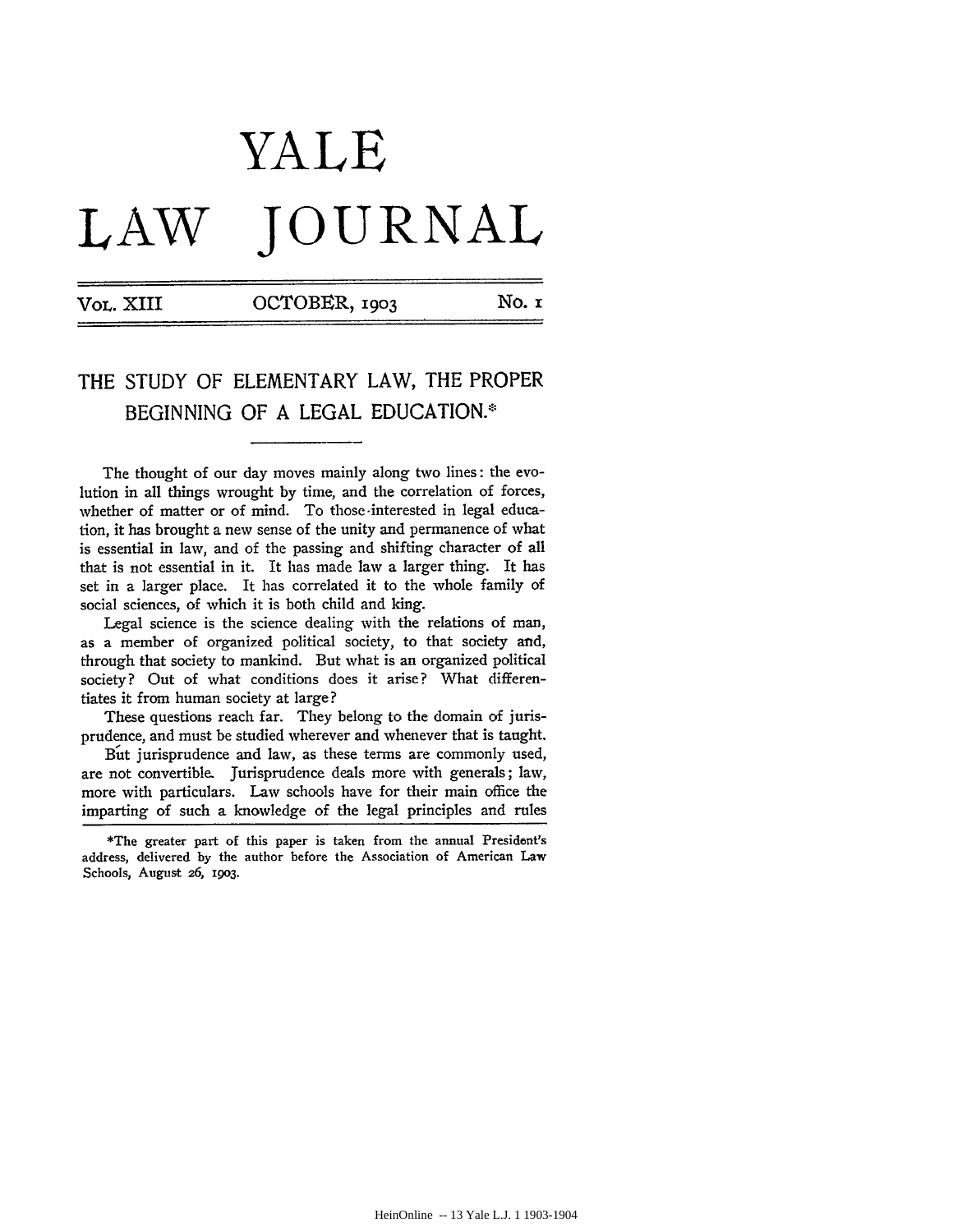prevailing in, some one particular political community as will justify the learner in: professing his ability to expound. and apply these in practice, against all comers, as occasion may arise.

What is it that has made the law of this particular society different from that of any other? In what does this difference consist? How shall principles and rules be so marshalled as best to show this? How shall their slow evolution be made clear? How much, of accident, how much of order, has there been in their development? What light can be thrown on this by History, by the Philosophy of History, by Psychology, by Physical Geography?

But Law is both Science and Art-a philosophy and a trade. How does one best learn the trade-terms and trade-methods? How in a trade of word and argument does one best acquire that sleight of mind which takes the place of sleight of hand in the trades of handicraft?

Our trade-masters are the courts. How shall the apprentice be best taught to shape himself to such modes of approaching them as may serve most the advantage of clients-to such modes of learning the lessons they daily teach as will give him the real meaning of their judgments, the true *ratio decidendi* of their opinions?

Among English speaking peoples it is undisputed that Americans have thus far provided the best facilities for education for the bar. They were driven to it by the force of circumstances. Their system of government was one that rested, not on personal authority, not on historical tradition, not on political necessities, but on unwritten law, and it was a law higher than any which their legislatures could make or unmake. Who was to apply this higher law? Who was to say which, in any case of doubt, was the higher? On its proper understanding and execution, its just administration, its adaptation and re-adaptation, from time to time, to fast changing social conditions, hung the safety of the State. For all this it looked to its lawyers-made by inevitable circumstances both a creative and a conservative governing aristocracy. They were to lead in its Constitutional Conventions, in its legislatures. They were alone to officer its courts.

With these things in view, the American law student, as soon as the United States attained political independence, was subjected to a careful training. It was at first found in the office of some leader of the bar. Here was he first set to reading such works as Montesquieu, Grotius, Puffendorf, Vattel, Hale's History of the Common Law, the Institutes of Justinian, and perhaps a few books of the Pandects, and then given Blackstone's Commentaries. Wood's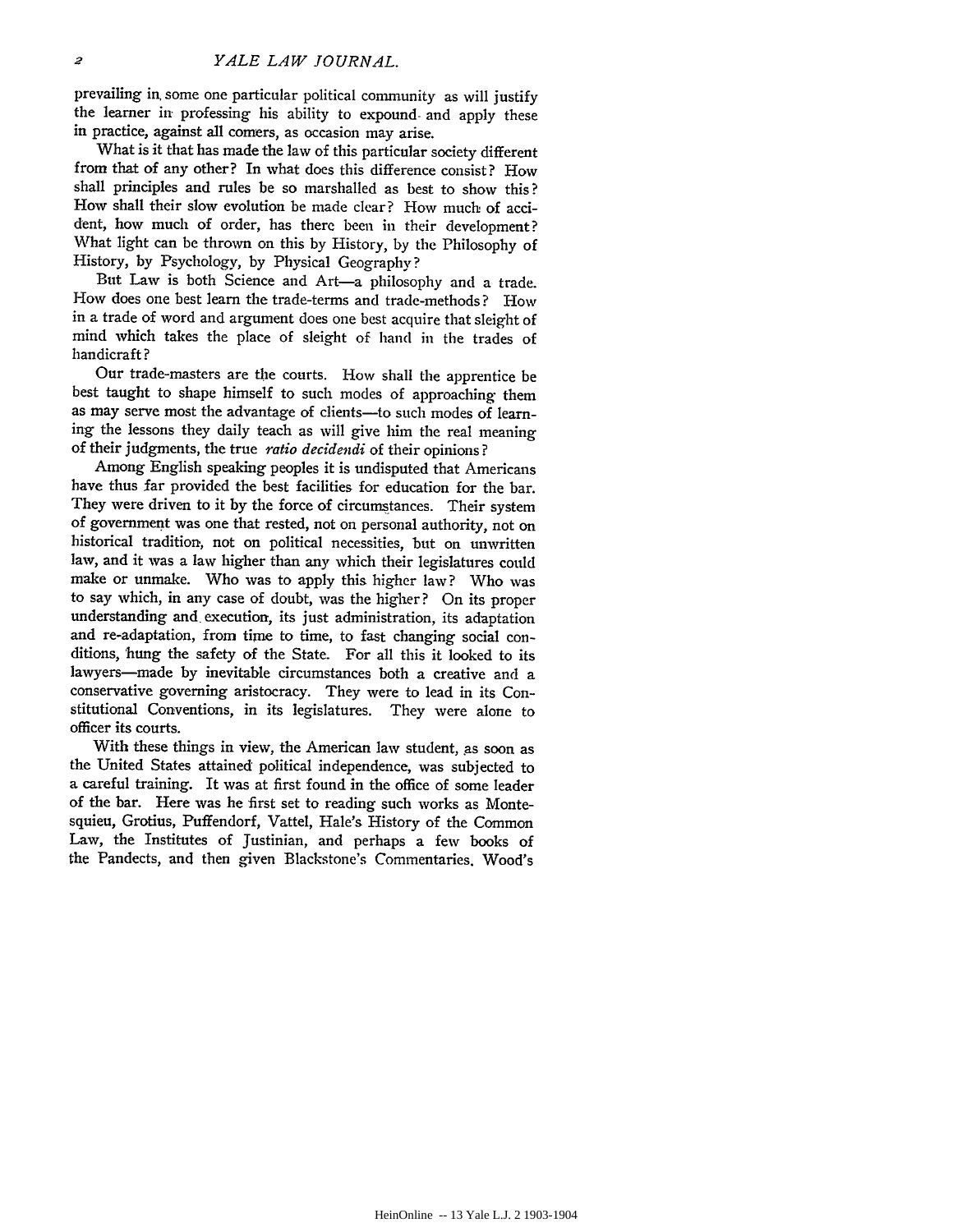Institutes, and the later volumes of the English Law Reports.\* Whatever else might be omitted, in any case, Blackstone's Commentaries never were.

Soon came the first Law School, that at Litchfield, Connecticut, first opened in **1784,** where instruction was given **by** elaborate lectures on the whole field of law, supported **by** references to leading cases in the reports. Later Law schools followed first the same method, and then added to it recitations from standard text-books. **The** great aim was to acquaint the student with the principles of law in such an order of arrangement, and with such reference to their historical development, as would best impress them permanently upon his mind. Cases were used mainly to support or illustrate antecedent propositions. They were regarded less as sources of law than as channels of **law.**

So far as office instruction went, it was in the same direction. For nearly a hundred years this was the history-the stationary history-of legal education in the United States. It ceased to be stationary in the seventh decade of the last century. **A** forvard movement came which was marked **by** three great events:

\*To illustrate the methods of this period, the course of reading may be compared taken by three young men, of whom two afterwards attained distinction, and one died in early youth:

Ezra Stiles, Jr. Harv. 1778, at Portsmouth, **N.** H. under Judge Parker, and New Haven, Conn., under Chas. Chauncey.

Burlamqui's *Principes de Droit Naturel;* Montesqieu, *de l'Esprit des Lois;* Lord Kames" History of Law; Blackstone; Wood's Maxims; Wood's Institutes; Co. Litt.; Bacon's Abr.; Hawkins' Pleas of the Crown; Gilbert's Evidence, Devises, and Tenures; Law of Bills of Exchange; Molley *de lure Maritirn.;* Hale's Abridgement; **Lex** Testamentorum; Sullivan's Lectures; Bohun's Institutes; Boot on Suits at Law; **Offic.** Cler. Pac.; Burn's Justice; Dalrymple's Institutions of the Laws of Scotland, etc.; Institutes of Justinian and part of the Pandects; Puffendorf; Poulton's Crim. Law; Salkeld's Rep.; i and **2** Burrow; part of Lord Raymond's, **Holt's** and Shower's Rep. See Literary Diary of Ezra Stiles, **III, 42o.**

James Kent, Yale, 178Y, Poughkeepsie, **N.** Y., under Judge Benson. Grotius; Puffendorf; Smollett's, Hume's and Rapin's Histories of England; Hale, Hist. of the Comm. Law of England; Blackstone. See Memoirs of Chandellor Kent, **ig.**

John Quincy Adams, Harv. **1787,** Newburyport, Mass., under Chief Justice Parsons.

Robertson's Hist. of Charles V, vol **i** (to get his account of feudalism) Vattel; Blackstone (read three times); Sullivan's Lectures; Wright's Tenures; Co. Litt. Wood's Institutes; Gilbert on Evidence; Foster's and Hawkins' Pleas of the Crown; Bacon's Pleas and Pleading; Institutes of Justinian; Buller's *Nisi* Prius; Barrington's Observations on the Statutes. See Proceedings of Mass. Hist. **Soc., 2d** Series, XVI, **315,** *et seq.*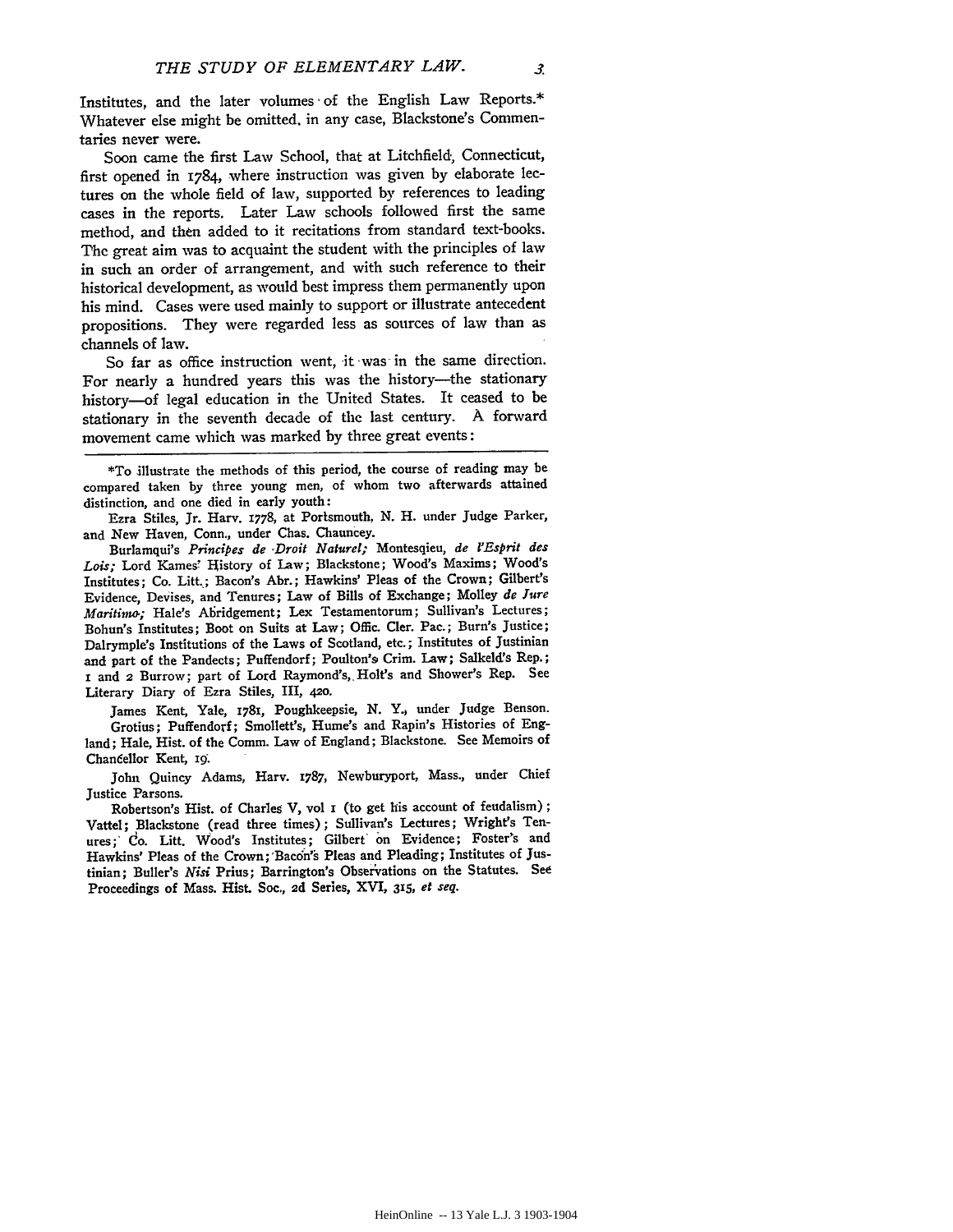**i.** The creation of a committee on legal education, representing the whole American bar, and its report on that subject to the American Bar Association in 1879, urging a more scholarly and thorough training for the profession.'

2. The extension of the term of study required for a bachelor's degree, in two law schools, $2$  to three years, and the offer, in another, \*which still adhered to the two years' term, of two years more of advanced study for bachelors of law, leading to the degree of Doctor of Civil Law.'

**3.** The publication, in 187o, by Professor Langdell of Harvard, of the first case-book, which was prepared solely for use in law school instruction.

I have named these events in the reverse order of time, preferring what I deem their order in relative importance.

The first brought an influence to bear on courts and legislatures, which has proved irresisitible in advancing the requirements for admission to the bar.

The second helped greatly to make that advance possible, not only by leading to a general lengthening of the term of study, but by giving a higher legal education to those who were to become themselves law teachers, and forcing those who gave it to them, in order to be able to face their classes, to broaden their own reading and thought in new directions and in all directions.

The third proved to be the beginning of a new theory of legal instruction, according to which its main end from the beginning should be to encourage and assist the student in the study and analysis of judicial precedents, and he should be left to pick up and arrange the elementary principles of law, as he best can, for himself. This theory has been put in practice at several American law schools, and a system of instruction introduced, which is fundamentally different from that which formerly prevailed there, and from that which had ever prevailed at any seat of legal education in the history of the world.

"Die Weltgeschichte ist das Weltgericht" was the wise saying of a great poet. Was the world's judgment, formed and expressed

\*That of Yale University in 1876.

4The history of the beginnings of the change of system, which has been since adopted in many other Schools, is given in the journal of the **Am.** Social Science Association, XI, **123.**

**<sup>&#</sup>x27;By** the American Bar Association, in 1878, Am. Bar. Ass'n Reports, *II,* 209-236.

<sup>2</sup> Those of Harvard and Boston Universities in x876.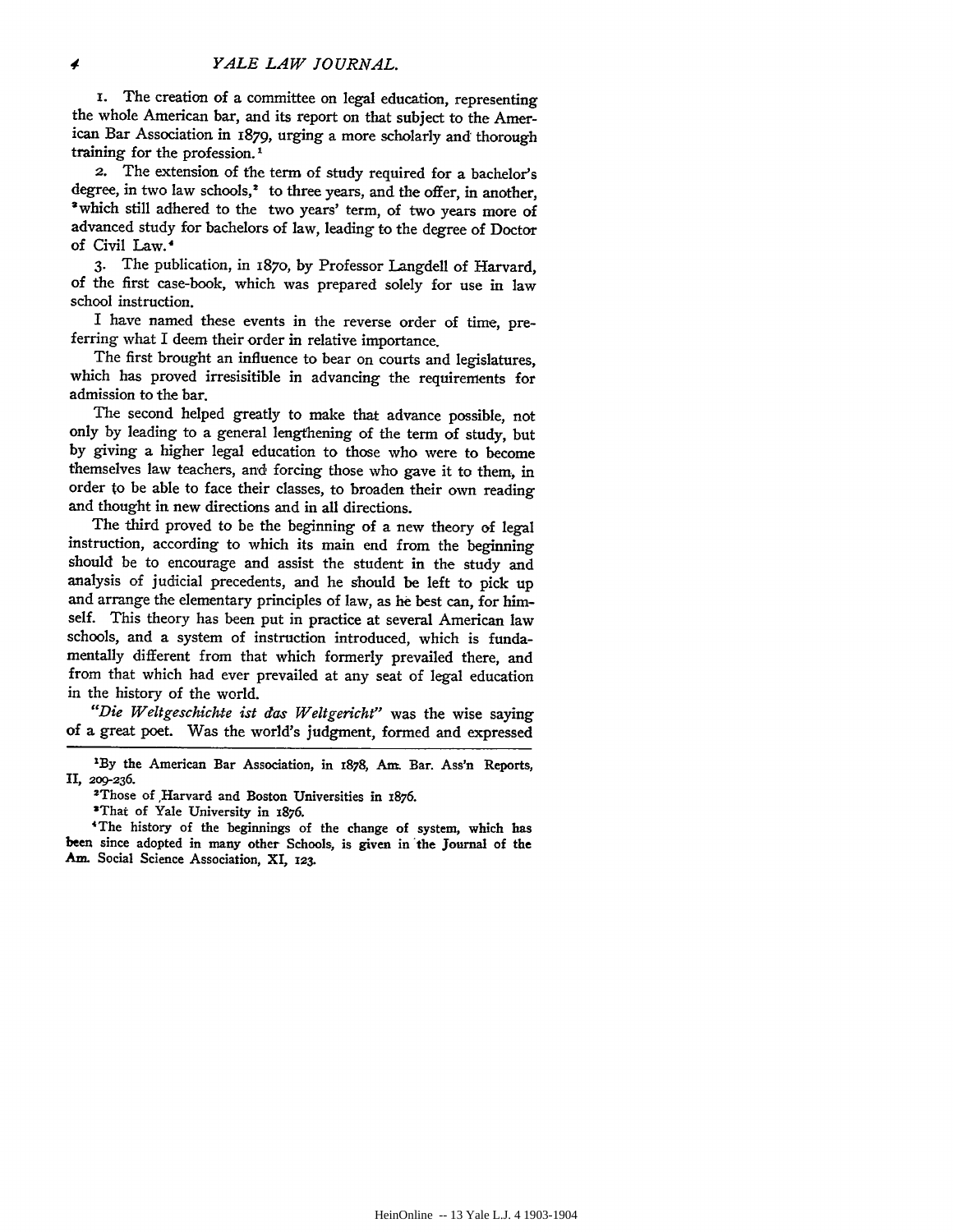during the long course of ages before **1870,** wrong on this point, so vital to the question of what a sound legal education **is?**

But let us limit the inquiry more narrowly. There has never been a country in which this new mode of teaching law could have been possible, except Great Britain and its dependencies, and the United States and their dependencies. In no other is it so fully conceded that judges, if they do not make law, make it certain what law is. In no other is there such a mass of authoritative judicial opinion on every branch of public and private law.

In one respect, the United States offer a more favorable ground for putting Professor Langdell's theory into practice than Great Britain. Only in the United States do judicial opinions express the final word of the sovereign power. The courts of Great Britain must bow to the will of Parliament. The will of the Congress of the United States must bow to the courts of the United States. The will of the Legislature of each State must bow to the will of its highest court. Here, therefore, the opinions of the courts are, in Great Britain they are not, the ultimate sotirce, in effect, of written authority.

On the other hand, the unity of the judicial system of Great Britain, with its one final court of appeals for all causes arising in the kingdom proper, and another final court of appeals for all causes arising in her dominions beyond the sea, avoids that conflict of authority which is the despair of American jurisprudence.

**A** prominent advocate of the case-book system said last year in a public address that whatever time students might devote to the study of elementary law was worse than wasted; that no knowledge was gained **by** it on which they could rely; and that the information acquired, if any, was necessarily superficial and misleading.\* In his view, and in the view of quite a number of American law teachers, no book should be made the direct subject of class-room instruction in an American law school except a case-book.

The case-book is always a collection of cases on some particular topic. From its pages, aided **by** such explanations and additions as the teacher may be able to crowd into his hour, the student, under the new theory of legal education, must extract his knowledge of the elementary law relating to that branch; and after wrestling in succession with twenty such books on twenty topics, must be left to construct for himself an ordered and systematic body of the elementary law relating to all subjects, or perhaps be referred to one from an authoritative source, only at the close of his third year, as

<sup>\*</sup>Reorts of the American Bar Association, XXV, **749.**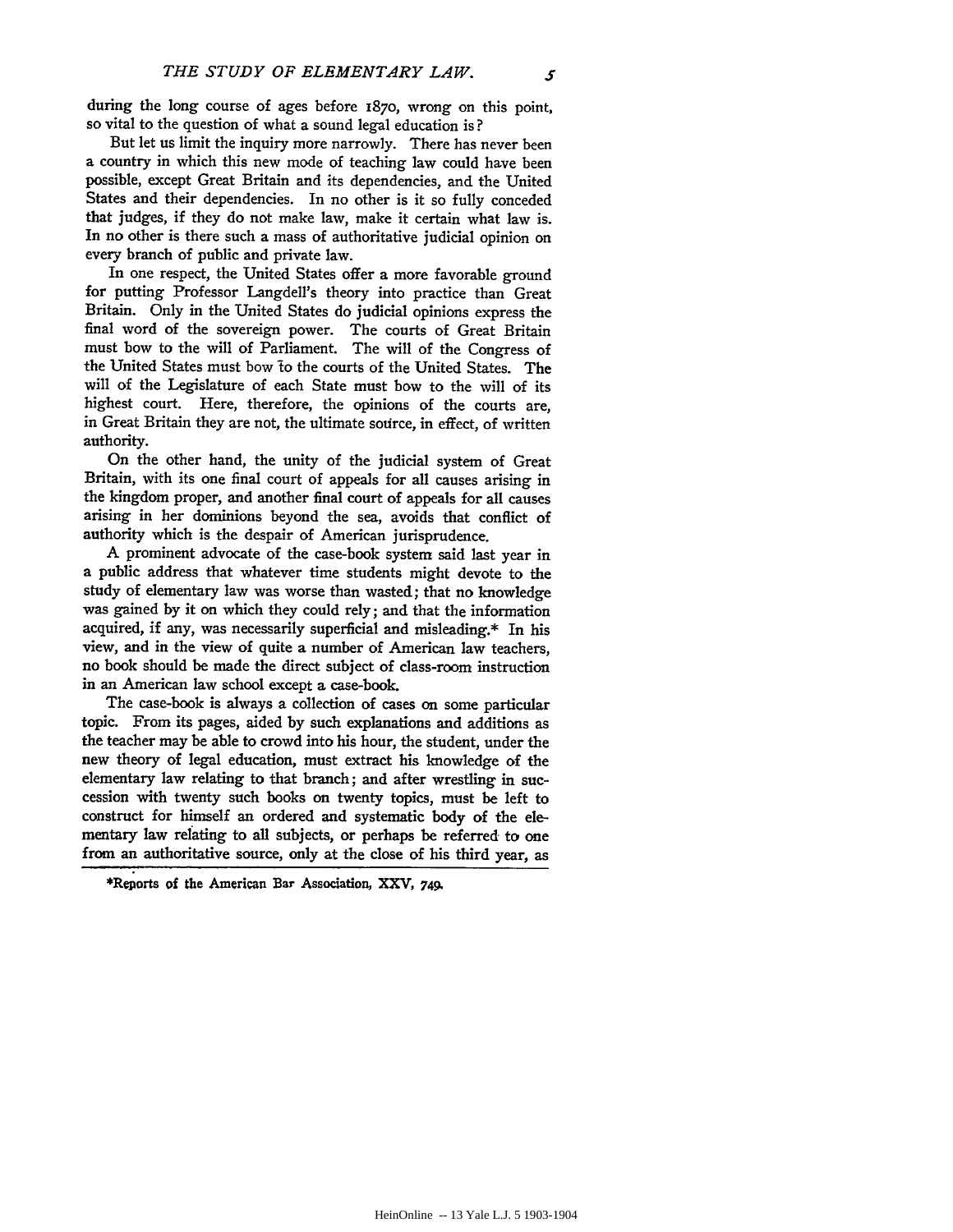the last thing to look at before entering the bar, or as a proper precaution before meeting the State examiners.

Instruction as to the proper study and analysis of cases, as to their place in judicial history, as to their authority and the limits of it; instruction on particular topics in detail based largely or even wholly on case-books, but coming after a general knowledge of the nature of the topic and the outlines of its field have been otherwise acquired;--all this is useful and right. But can it be safe, can it be scientific, to skim over in a few lectures or leave for consideration in the closing months of a law school course that orderly statement and classification of legal conceptions and propositions which it is the purpose of elementary treatises to make, and without some familiarity with which no one, with the amplest library to consult, can know where to look for authority on any point? There are few lawyers who have had any considerable practice at the bar who will be in doubt as to the answer. They have found that what has helped them most has been the possession of clear general notions as to the whole field of law and the manner in which part of it is related to the rest. To give that, law schools must set before each incoming class the outlines of law in general, substantive and adjective, in orderly and scientific arrangement; and it should be done, if possible, by the best teacher in the faculty. Let the student start right, and he will come out right. Let him lean first on those who are wiser than he for accepted definitions and systematization of knowledge. Let him look for them to those who have made it their business to set them forth with precision, rather than to those who are only trying to decide a law suit, and to state their reasons as briefly as they can.

The main argument usually urged in favor of what for convenience may be called the case-system is that it is the inductive method; and that only inductive methods can be tolerated by modem science.

What is the meaning of the term "inductive method," as thus used to describe a method of learning law? It must be the method of proceeding from a study of particular decisions in particular law suits to ascertain **by** induction from these some general rule or rules **of** action, the application of which to a particular state of facts it was the purpose of each decision to make. It is, in the language of the logicians, a formal illation of a universal from singulars, produced **by** the mere action of the mind. It has little resemblance to-a material illation of a universal from singulars, dependent upon an objective process of investigating particular facts. In studying legal problems, facts are mere conditions upon which the reason is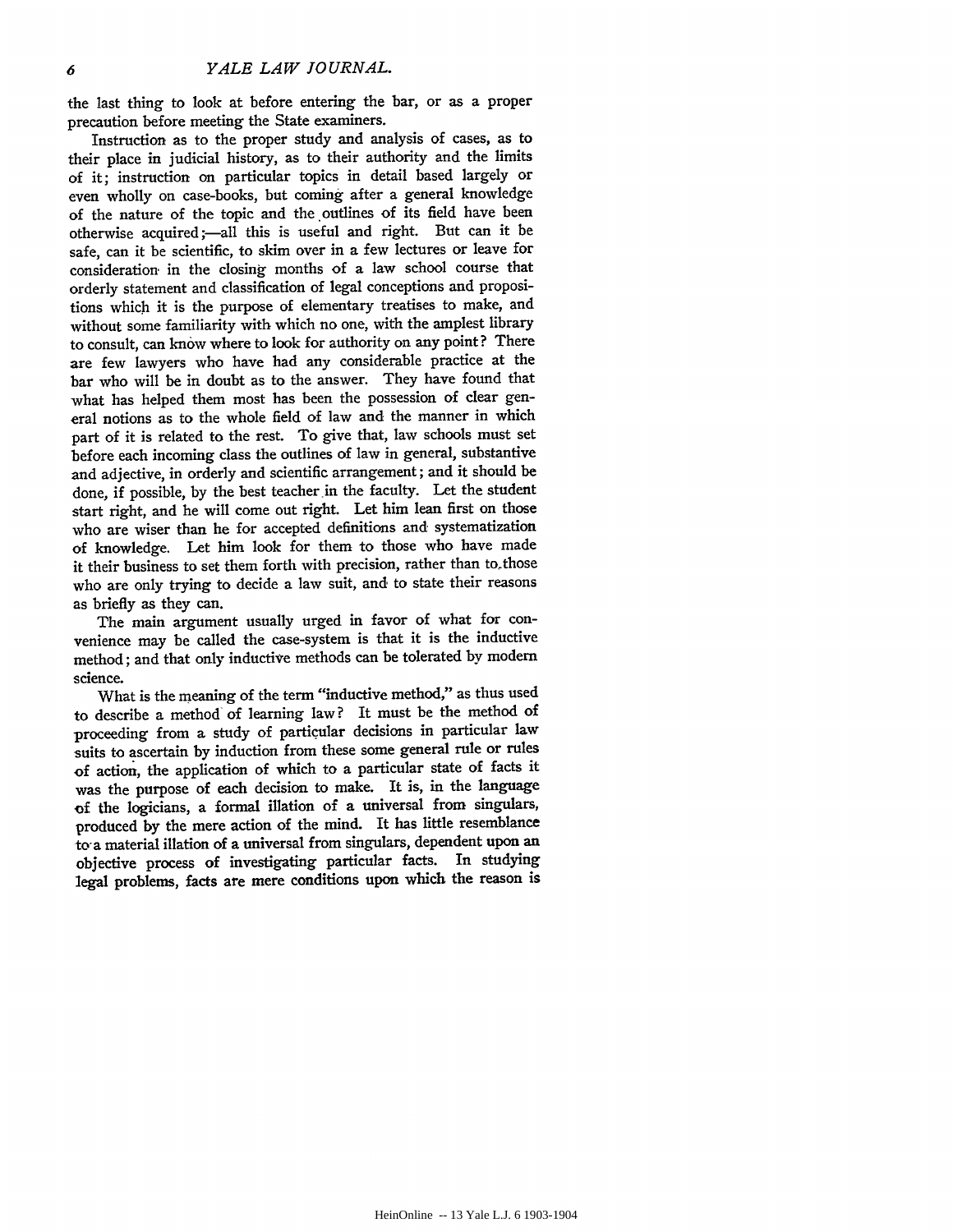to work, and have no intrinsic importance. Every judicial decision is, of course, a fact. But the fact that it was reached in a certain case is of no philosophic importance, except as it may illustrate the history of legal science; and that, to a beginner at least, is far more clearly shown **by** leading him to compare the institutional writers of successive centuries-Glanvil with Bracton, Blackstone with Kent.

Any commendation, therefore, of the inductive method as the only scientific manner of investigating natural phenomena and physi- cal problems is irrelevant to the question of applying the inductive method in legal education. That method is all important in deriving certainties from uncertainties, the knowable from the unknown. But it is worthless, except as a mode of mental discipline, when applied to deriving known principles of law from recorded opinions of certain judges, of which these principles are, or are intended to be, the foundation, and in which they are generally named and stated with more or less of formal precision. When thus used, it becomes more properly a deductive method, proceeding from analysis to synthesis.

Bacon revolutionized the processes of philosophy with respect to the study of the physical world. He left them where Aristotle left them with respect to the study of reasoning from assumed premises to logical conclusions **by** pure laws of cation to methods of legal education, and we have his own woid for it. In his *de Dignitate et Augmentis Scientiarum,* the father of the inductive philosophy devoted a separate title' to the Sources of Law. Unless, he says, law is certain, it cannot be just. Hence, that law is best *quae minimum relinquit arbitrio* His ideal to aim at was the formation of an official code of written law, stated with such clearness that he who runs might read it.4 Meanwhile, for the better understanding of what the written law might leave doubtful, the judgments of the highest courts were to be looked to as the surest guide. They were to be arranged and digested in order of time, not in that of their subject-matter, since not only the decisions, but the times in which they were pronounced, were to be considered in estimating their due authority. This work was to be done at public cost, and not **by any** of the judges, lest they should stuff the book too full of their own opinions.<sup>5</sup>

 $\overline{z}$ 

<sup>&#</sup>x27;See Sir William Hamilton's Lectures on Logic, Lect. XVII.

<sup>-</sup>Lib. VIII. Cap. III.

<sup>3</sup>Works, *<sup>4</sup>* **Ed.** of **1803,** VII, 44. *ibid.,* 453, Aphorism LXVIII. &Works, VII, 457, Aphorisms LXXV, LXXVI.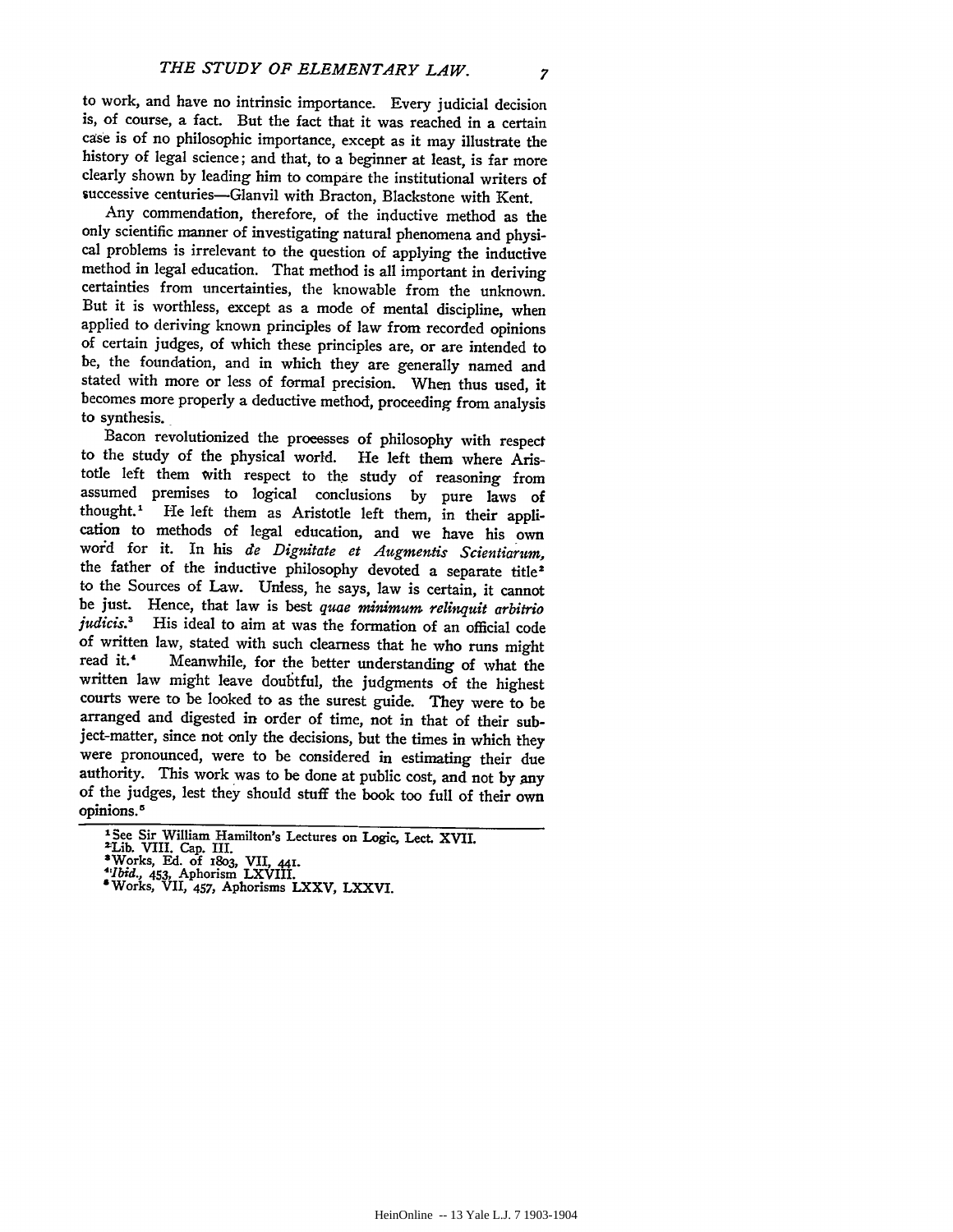Such works, however, were for the information of the lawyer or the citizen. So far as they set forth the rules of public law, they were also proper to be put in the hands of the student of law. Not so as to private law. This must be taught by institutional treatises, set out in clear and plain order, "not omitting some subjects and dwelling too long on others, but touching upon each briefly, so that to a student afterwards coming to read the whole body of the law nothing may appear wholly new, but as that of which some little, notion had been previously imparted *(levi aliqua notione praeceptum).*

No one who reads this chapter of Bacon's philosophy will question his attitude towards the teaching of elementary law. To quote his very words: "Youths and novices are to be prepared for receiving and imbibing more deeply and conveniently the knowledge and the difficulties of jurisprudence by institutes."<sup>2</sup>

He would also have in each country a book setting forth its legal rules, and after each of them, which is to be stated in brief and comprehensive words, adding illustrations and decisions of cases best fitted to explain it *(decisiones casuum maxime luciden-tae ad explicationem).3*

In the same vein, he has a word of caution for us who are law teachers. Lectures, he says, on law, and the exercises of those who are devoted to the study of law, should be so framed and ordered as all to tend rather to quieting than exciting questions and controversies as to what the law is. For now, and from a remote antiquity, too, it has been a kind of contest between all law teachers how to multiply doubts and questions as to law, as if for the sake of showing how bright they were.'

Bacon took pains himself to prepare an elementary law book for the benefit of students. His *Elements of the Common Law,* published in  $1630$ ,<sup> $s$ </sup> came at once into use as a text-book, and held its place as such until the close of the next century. $^6$  In his preface to that work, he observes that he could think of no way in which he could essay to pay his debt to his profession so well as **by** collecting the

8 Theophilus Parsons dissuaded John Quincy Adams, when a student in his office, from reading it, saying that it taught rules rather than principles. Proc. Mass. **Soc., 2d** Series, XVI, **412.**

*<sup>&#</sup>x27;Ibid,* 458, Aphorism LXXXI.

*<sup>2</sup>Praeparendi sunt juvenes et novitii ad scientiant et ardua juris altius et conmnodius haurienda et imbibenda per institutiones.* Ibid.

*<sup>2</sup>Ibid,* 459, **Aph.** LXXXIV. *<sup>4</sup>*

*Ibid,* **Aph.** XCIII.

<sup>5</sup> Works, IV, I-81.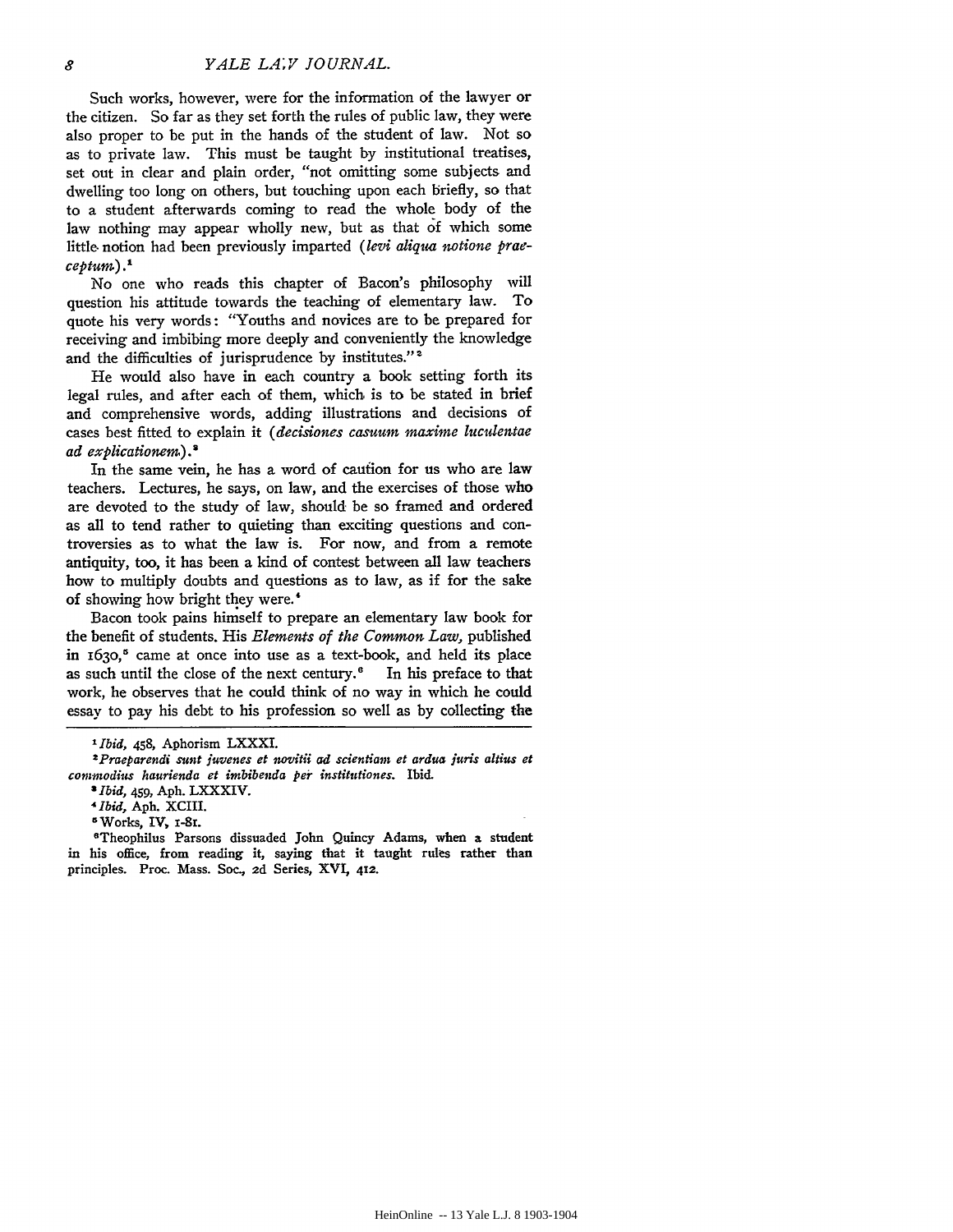rules and grounds dispersed throughout the body of the laws of England, for-to quote his words-"Hereby no small light will be given in new cases and such wherein there is no direct authority, to sound into the true conceit of law by the depth of reason; in cases wherein the authorities do square' and vary, to confirm the law and to make it received one way; and in cases where the law is cleared by authority, yet nevertheless to see more profoundly into the reason of such judgment and settled cases, thereby to make more use of them for the decision of other cases more doubtful; so that the uncertainty of law, which is the most principal and just challenge that is made to the laws of our nation at this time, will by this new strength laid to the foundation, somewhat the more settle and be corrected."<sup>2</sup>

His book sets forth certain rules, it will be recollected, each being followed by a number of illustrations, often taken from reported cases. To these cases, however, he did not refer,<sup>2</sup> for, he says, "I judged it a matter undue and preposterous to prove rules and maxims, wherein I had the examples of Mr. Littleton and Mr. Fitzherbert, whose writings are the institutions of the laws of England; whereof the one forbeareth to vouch any authority altogether; the other never reciteth a book but when he thinketh the case so weak in credit of itself as it needeth surety."<sup>4</sup>

A great American lawyer and law teacher, speaking in the same vein, has said that cases do not make principles: they only illustrate them; and that the well trained student has a higher learning than they can furnish. "He does not," to quote his words, "need to wade through hundreds of volumes of books to see whether a particular point has been somewhere or other decided. He knows how it was decided, if it ever was, and how it ought to be decided if it never was.<sup>6</sup>

The term "case-lawyer" is justly one of reproach. What does it mean? He is a case-lawyer to whom the natural appeal to authority is to a volume of reports. He is a case-lawyer to whom a reported case is anything more than a statement of how a particular court decided a particular cause **by** applying particular rules to particular facts. If any such rule was a new one, the decision was wrong,

- 'Op. cit., **[3,** [4.
- **'** Edward **J.** Phelps, Orations **and Emays, 83.**

 $\boldsymbol{q}$ 

**<sup>&#</sup>x27;i.e.** in modem phrase, "square off," as one pugilist confronts another in fighting attitude.

<sup>2</sup>Works IV, **io.**

<sup>&</sup>lt;sup>\*</sup>In the original edition.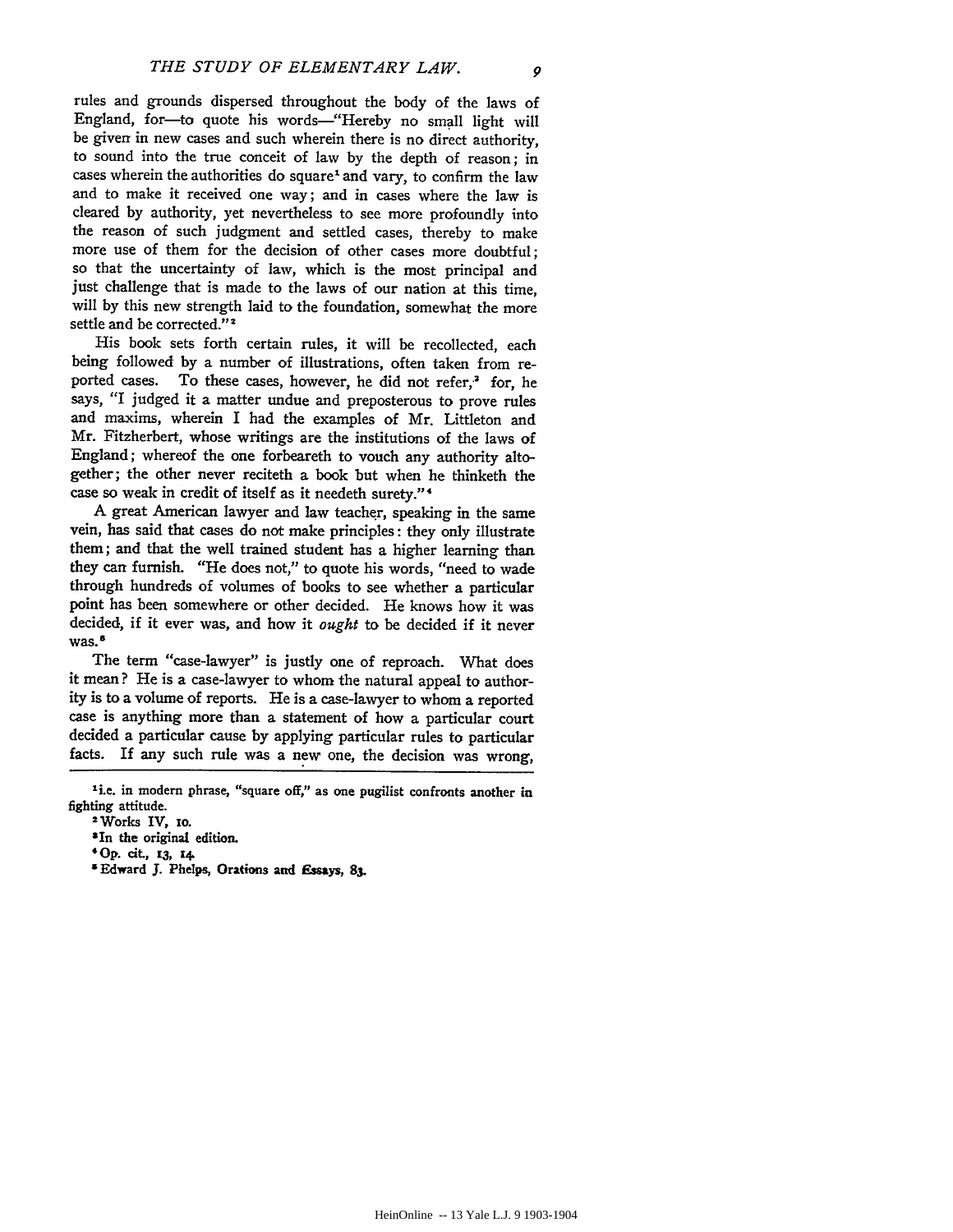unless it be a rule consistent with and flowing from the reason of the Jaw.

To what end is an opinion formally pronounced by a court of last resort? Certainly its primary office is not to constitute a source of supply from which law can **be** dug out by pains and difficulty. It is, on the contrary, at is best when it makes what the law as to a certain point is and how it applies to the case in hand most clear and easy of apprehension. Lord Bacon well observed that judgments "anchorae legum sunt, ut leges republicae."<sup>1</sup> They serve, that is, to hold the law firm in its place, just as the law serves to hold the State firm in its place. But the State was before the law, the law before the judgment. A case is worthless unless there is something which underlies it.

Fortunately for the student of law, these underlying propositions or principles are neither numerous nor obscure. In the words of the late Chancellor Hammond, in the able report to the American Bar Association in **1892** of its committee on Legal Education:

"No conception held in common by a large number of men such as the members of a State or great community can be very complex in its nature or difficult of comprehension. This may be taken for granted as one of the laws of thought. Consequently the fundamental notions out of which the rules of law are derived must be of this simple character, since it is in. the general acceptance and uniformity of these notions that the common law exists as such."

The case-system turns judges into oracles—or idols. It tends to put the student back into the ranks of those of former generations who thought of law only as a rule prescribed by a superior authority. **If** that be all of it, it may well be sought by going to the highest source of authority, and with us it is the courts that have the last word for the decision of every right or duty. But it was the right, the duty, or the absence of it, on which the decision hung: it is these that must be known before it can be comprehended.

In all instruction by the case-system, indeed, in actual practice, the teacher is compelled to supplement and support his work by reference to text-books, and statements of elementary propositions, and more or less of the proper classification of such propositions. The case-book may not begin, but conclude such a statement.<sup> $*$ </sup>

**<sup>1</sup>De** Augmentis Scientiarum, Aphorism LXXIIL 2Reports of the American Bar Association,. XV, **342.**

**<sup>\*</sup>See,** for an example of this, Professor Beale's Cases on the Conflict of laws, at the end of the third volume of which comes a general exposition, covering forty-five pages, of the elementary conceptibns and rules relating to that subject.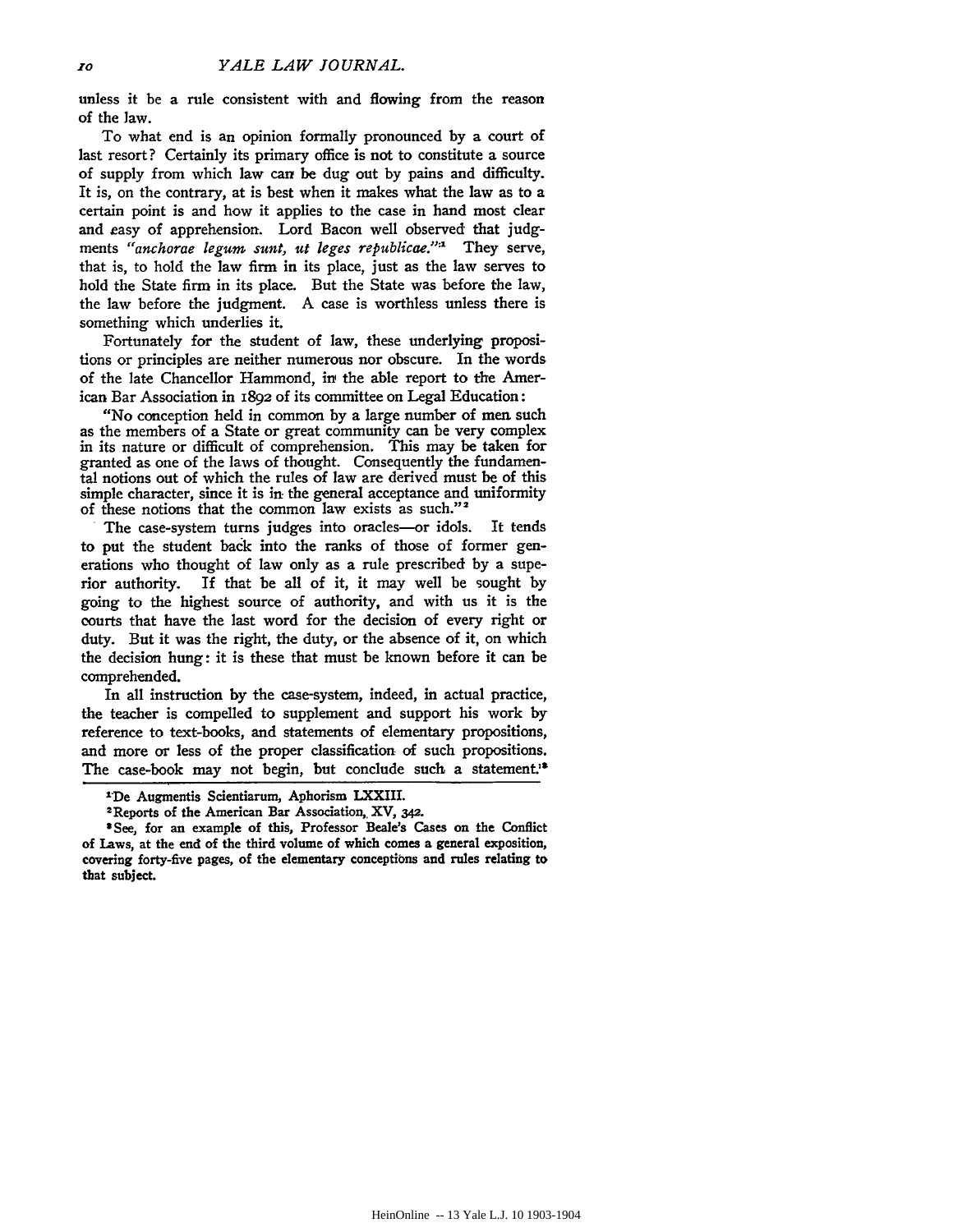The instructor is forced to begin with one, oral and therefore necessarily meagre, inadequate, and imperfectly apprehended.

Is he taking up a case-book on Torts? What are torts? Why are these cases classified together? The instructor or the casebook must first explain the division between Torts and Contracts, the nature of Quasi Contracts, of a legal obligation, of any obligation.

Is he carrying his class through a case-book on Criminal Law and Procedure? How do public wrongs differ from private ones?<br>How does our law define this crime or that? What is burglary? Why send the inquirer to some ancient case for the answer, when the definition is better stated in every elementary treatise on the subject? It is a definition to be learned by heart. Let him learn it in its best form.

Is it said that he will remember it better or understand it better if he digs it out for himself from a series of cases? Is there not more danger that the conceptions acquired from the earlier ones may pre-occupy his mind, and obscure the closer and fuller ones given in the later? He is dealing, we must remember, with the grammar of law; with things that cannot be controverted; with things that every lawyer must know and have at his instant command.

The young man who has learned **by** heart a legal maxim or definition, of acknowledged authority and unexceptionable phrase, weighing every word, as weigh he must, in order to learn it, has put an arrow in his quiver that he will find his best weapon on a sudden call. I know I found it so when at the bar. I know that no argument now impresses me from the bar more than one proceeding from settled principles, with no reference to reported cases.

Who has ever opened the first book of the Institutes of Justinian, or of the Digest, without feeling his mind impressed **by** that stately tion, or at least to the Roman, they needed none. To him they proved themselves, and for the most part they are true for all men and all times.

In any country governed **by** an official code, it will hardly be questioned that that must be read **by** and, so far as it may need it, explained to every student of law. That code will have gathered into an orderly whole whatever is most important in such rules of conduct as may have been established **by** proper usage, judicial precedents, legislative action. Thereafter, all prior usage, precedent, legislation, will be studied **by** the beginner mainly for the help

 $\overline{r}$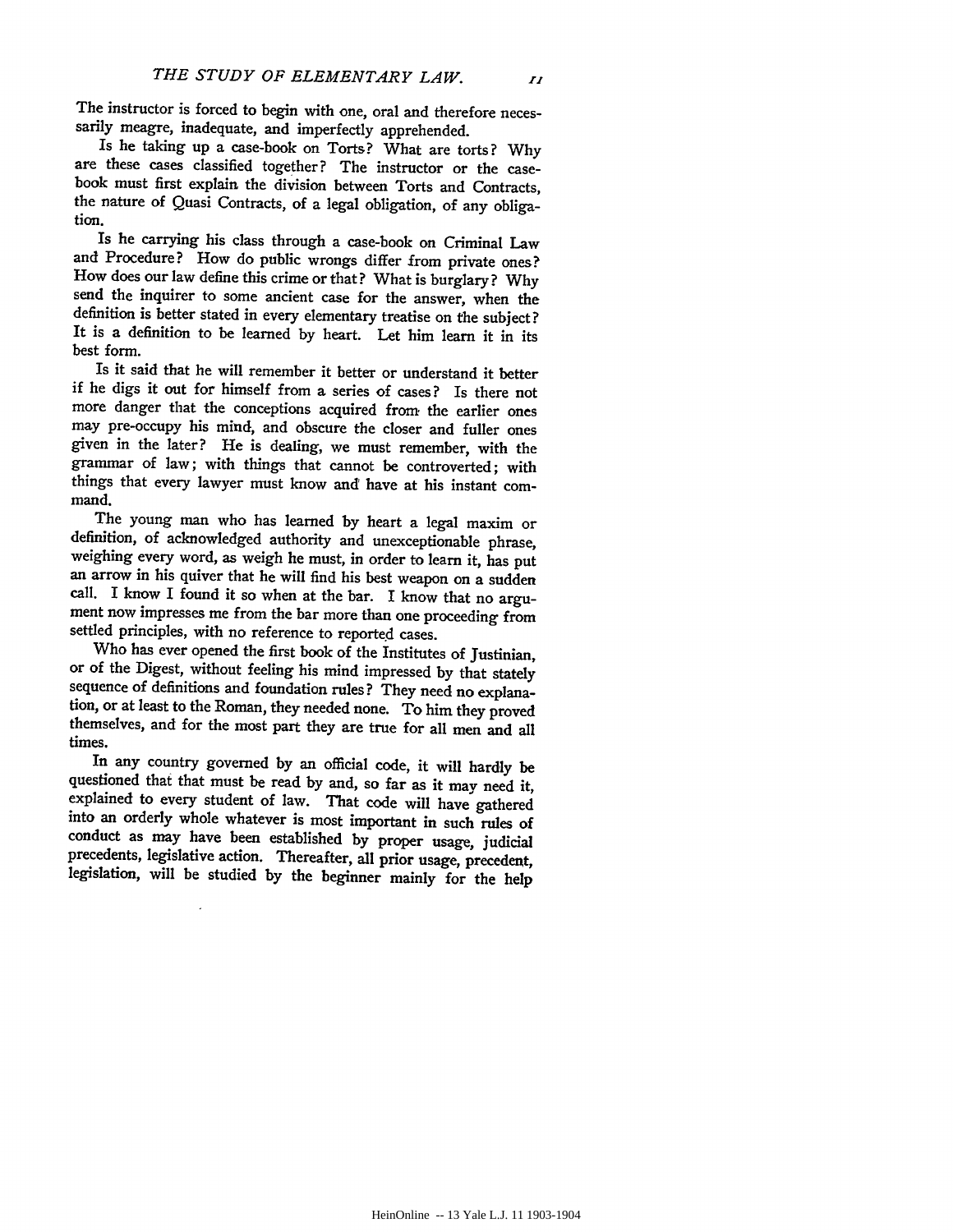they give in understanding the just meaning and effect of the language of the code. The day may come when he will have the leisure and ability to look at them as part of national or universal history, but if it comes while he is yet preparing himself for admission to the bar, it will be in the closing stages of his preparation.

The same reasons, though with a less necessity, apply to the student of law in a country whose law is still unwritten. It is, as Sir Henry Maine has so well said, always and in every land written out unofficially by private hands, before it becomes a matter of public record. Courts are its echoes.\*

The European system of legal education has always been founded on that of the Roman Empire. Roman law was taught as a system of deductive science. The *Corpus Juris* proceeds from assertions of principles to their application to various cases. The Institutes are a compendium of elementary law, prepared by law school professors, avowedly as a law school text-book. They are followed by the Digest, in which the same principles are more fully stated and illustrated. Then came the statute laws of recent times.

Can, indeed, in the nature of things, a science like law be intelligently taken up by one who has never been introduced to an acquaintance with its fundamental terms and conceptions?

It is said that Professor Agassiz was accustomed to begin his instructions in ichthyology by giving each student a fish and telling him to describe it. It was not a bad way. The teacher of physical science has this advantage over us. But can we learn algebra by having a quadratic equation flung at us, at the start, and being asked to explain it?

Some of our educational theorists undertook, a few years ago, to carry the "inductive system" into our primary schools. The multiplication table was no longer taught. Children were to be gently led to construct one for themselves, should they deem it useful, and only after fully apprehending the methods and processes on which it rested. They tell a story of a little girl-the product of this erawho was asked by an aunt how much seven times six made. "Oh, dear," was the reply, "I worked a week over that, last winter. I made up my mind it was either 40 or 42. I've forgotten which, and I don't care now, for we have got through multiplication."

<sup>\*</sup>The respect which the courts feel for "elementary treatises of acknowledged authority," **it** may safely be said often exceeds that paid to any judicial opinions except their own. See Pennsylvania Co. v. Roy, **1O2 U. S., 451, 456:** The Majestic, **x66 U. S., 375,** 386.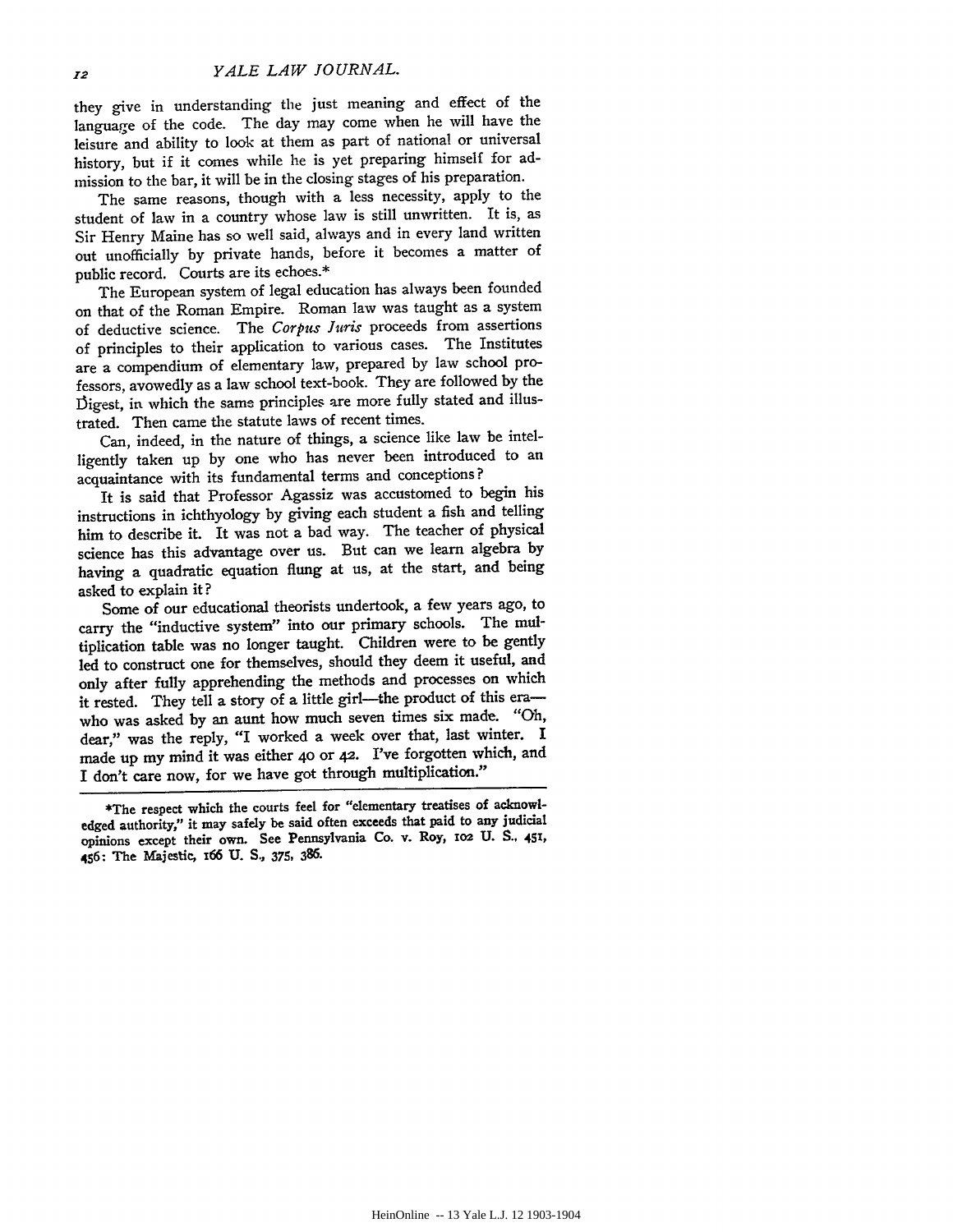There are those who would conduct our high schools on the same theory, and let the scholars study what they like and as they like, without the drudgery of laying a foundation first. A Massachusetts Latin school teacher has recently complained of the captious way in which college examiners mark the papers presented in English, and condition applicants for admission for mistakes in spelling or diction. Even if they were bad ones, he thought they should be overlooked, if the paper showed a sound appreciation of the subject from a literary point of view.

Germany, a few years ago, yielded somewhat to suggestions of this kind. In 1892, her system of secondary education was revised so as greatly to increase the use of the inductive method of instruction, and lessen the amount of grammatical and logical training previously required. The results were disastrous. Those who passed from the school to the university were found to be lacking, as compared with those of previous years, in clear thought and close reasoning. A general conference of the educational authorities was held at Berlin in I9oo, to consider the situation, and in **19oi** a new "School Order" .was adopted, showing a decided reversion to the old usages, by adding seven hours a week more of gymnasium instruction in the Latin language.

If then we are to trust the experience of the world, to teach law by cases only, or by cases mainly, without first grounding the learner in the elements of the subject is, so far as scientific methods of instruction are concerned, to begin at the wrong end. It is to explain the foundation of a building by examining the roof, or rather by scrutinizing a few of the shingles.

Is the "case-system" to be adopted as a mode of mental discipline, or as strengthening the analytic faculty.

No serious study fails in some measure to discipline and reinforce the mind. But at the time of life which the law student has reached, and at the stage of education to which he must have attained, in order to be fit to enter on professional studies, mental discipline must be relegated to a secondary place.

The American high school or academy has pushed itself forward until the best of them now hold half the field formerly occupied **by** our older colleges, and the entire field now occupied by our weaker colleges. They have come to give to every American boy his best chance to acquire that texture of the mind which is the best gift of general education. It is, since the modern extension-the undue extension, **I** venture to think--of the elective system, in the fitting school, more than in the college, that habits of intellectual discipline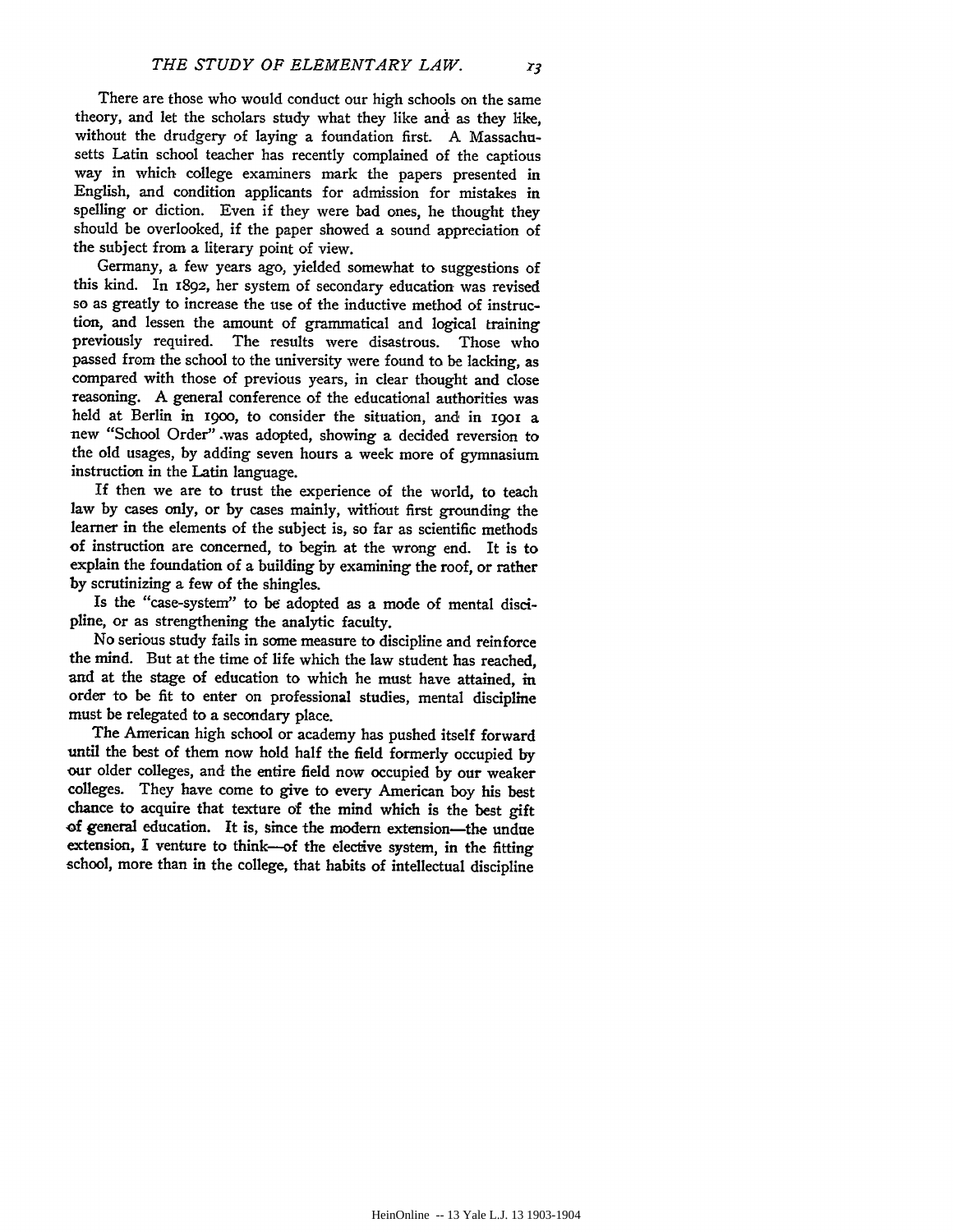are impressed. There are certain studies which must be pursued there, for the simple reason that entrance to college cannot otherwise be gained. Whether the boy likes them or dislikes them, he must become their master.

The best things we learn in early life are the hardest things and the least agreeable. Every man's life has its irksome duties, and he who has not learned in boyhood to do unwelcome tasks, and do them well, enters on his later years under a sad handicap. James Martineau said that the college study which had done him the greatest good was advanced mathematics, and that he took it because he hated it.

The students in the principal American law schools have had at least a high school education and that discipline, from enforced tasks performed during a course of years, for which it stands. If they have added a college course, further discipline has been also gained. High school and college are fields for discipline. It is, or ought to be, one of their main and peculiar ends. It is not and cannot be a main end for a law school to pursue. The law school requires, as a condition of entrance, what presupposes the possession of a fair degree of it. Its object is to teach law, and to invigorate the mind only as every science faithfully pursued strengthens the pursuer in the chase.

The report to the American Bar Association in 1892 of its committee on legal education, to which reference has been made, well expressed what then was, and I believe still is, the conviction of the legal profession, regarding the subject under consideration. The modem view (to summarize its conclusions) of the nature of human law leads directly to a natural and practical plan of elementary study. Its subject matter is those relations of men to the State or under the State to each other which are the necessary result of membership in a political communiry. These relations exist before the law and are regulated, not created, by it. They give rise to rights and duties. It makes no difference in practical effect whether the right or duty is so plain that all must own it, or one resting on some positive enactment. In either case, courts enforce it; in neither case do they create it. The elements of the law, therefore must be taught, and formally taught, to every student, with due regard to their history, but with first regard to their essential character.

There is a juristic encyclopedia, as the Germans phrase it, that must be mastered by whoever would be a true lawyer. It must receive his attention at the beginning of his course, and also at the